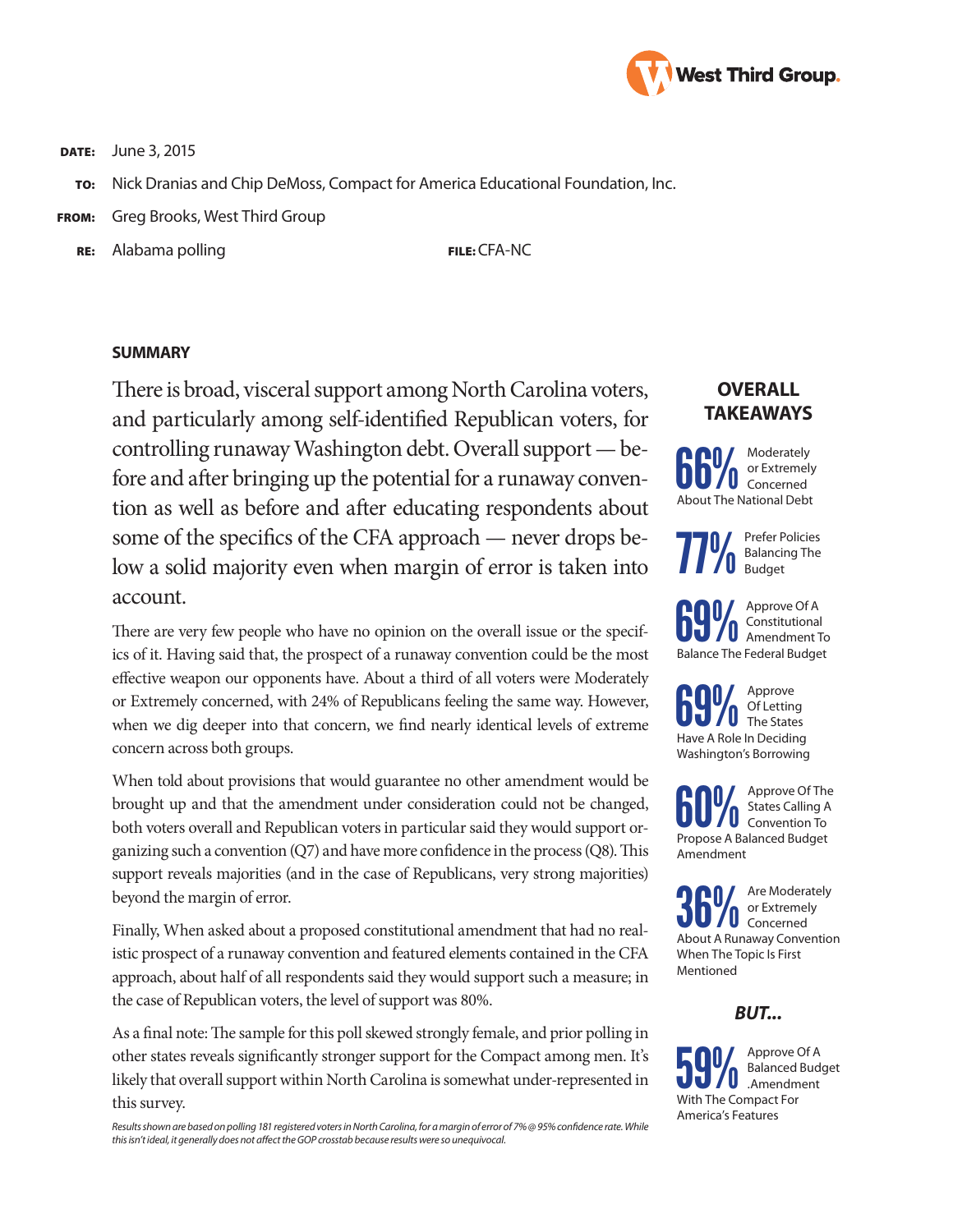#### **QUESTIONS AND RESULTS**

*(All numbers shown are in [all-respondents / GOP respondents] format.)*

**Q1. Are you concerned about America's national debt, which currently stands at more than \$18.2 trillion, or nearly \$160,000 per taxpayer?**



**Q2. Forty-nine out of the 50 states require that their own Governor and Legislature balance their budget, limiting spending to available revenue. Generally speaking, do you approve of such a policy?**

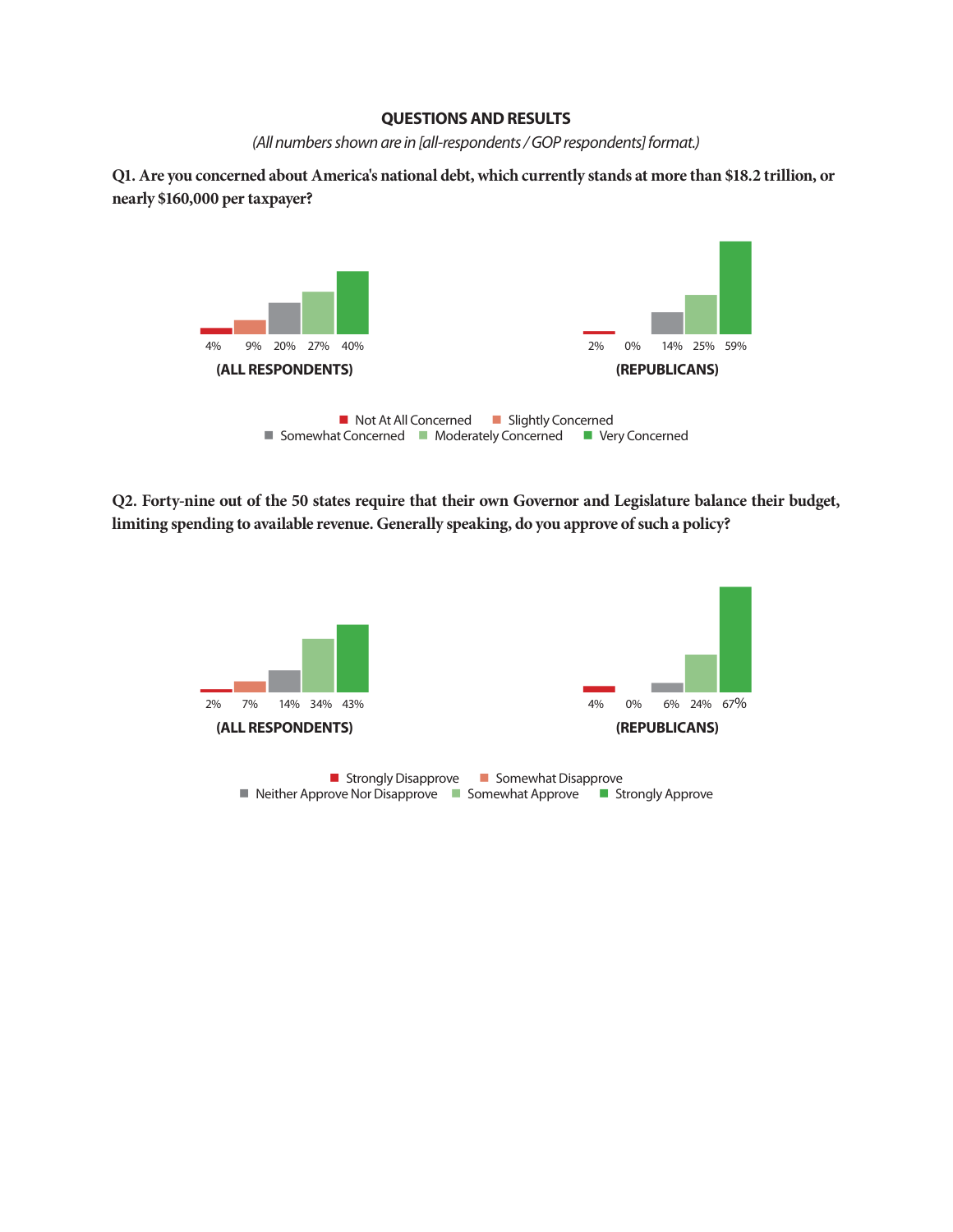**Q3. The federal government has not balanced its budget for 20 years—since 1995. Since then, the federal government has increased our national debt from under \$5 trillion to over \$18 trillion, from around \$60,000 in debt per taxpayer to nearly \$160,000 in debt per taxpayer. Against that backdrop, would you approve of a proposal to amend the constitution to limit how much the federal government can borrow?**



**Q4. The constitution currently does not limit how much the federal government can borrow. A balanced budget proposal under consideration would amend the constitution to limit how much the federal government could borrow to a specific amount, and otherwise require the federal government to get approval from a majority of state legislatures before borrowing even more. Would you generally approve of such a policy?**

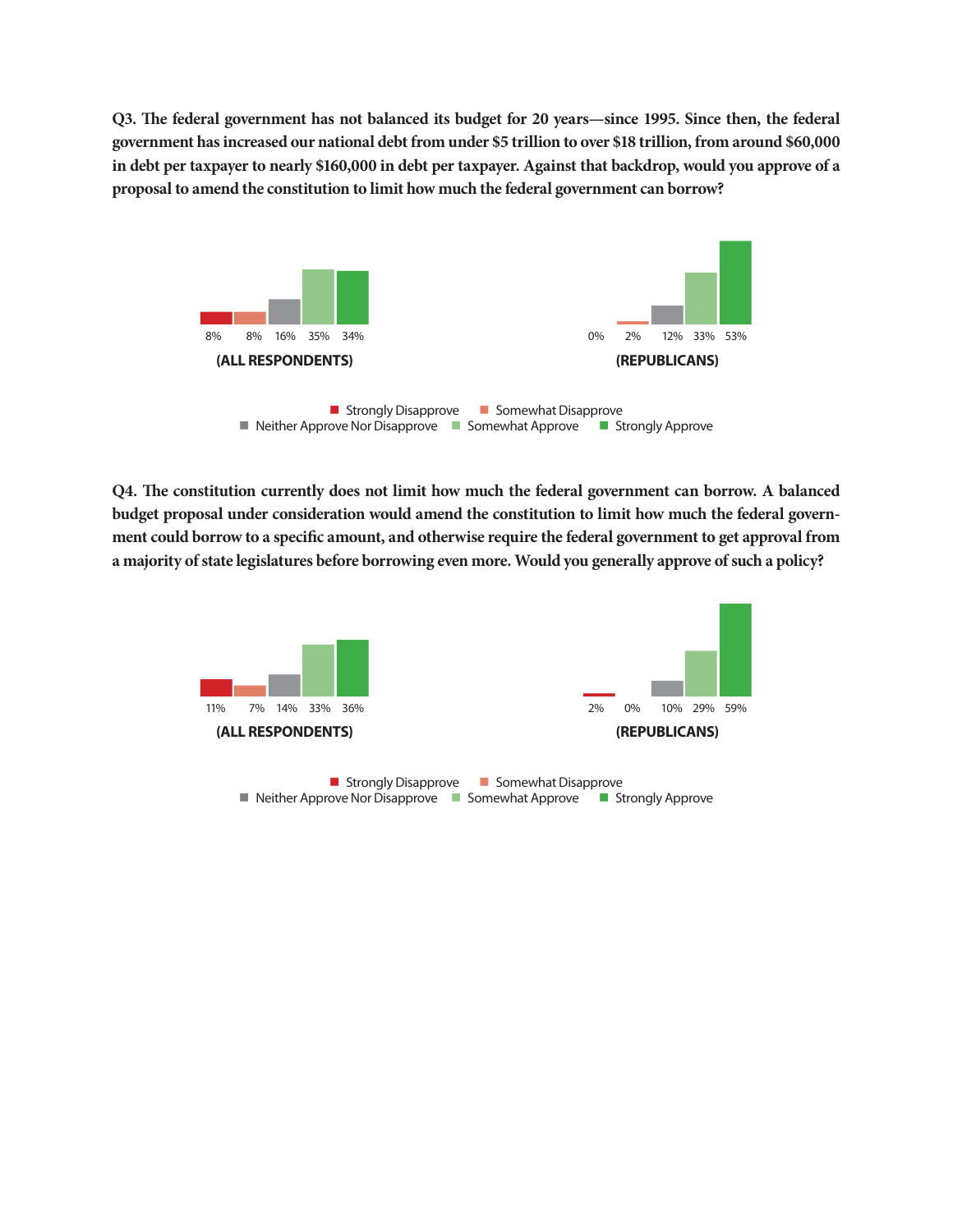**Q5. States have the power to propose constitutional amendments. To do so, state legislatures must petition Congress to call a formal meeting of state representatives, which the constitution calls a "convention for proposing amendments" and some people call a "constitutional convention." Would you support states organizing such a convention to propose a balanced budget amendment?**



 $\blacksquare$  Neither Support Nor Oppose  $\blacksquare$  Somewhat Support  $\blacksquare$  Strongly Support

**Q6. Some people are concerned that if the states organized a convention for the specific purpose of proposing a balanced budget amendment, that the convention would instead do whatever it wanted and propose dangerous constitutional amendments. They call this a "runaway convention." Knowing that 75% of the states—38 states—would have to approve, or "ratify," any amendment that was proposed by a convention before it became part of the constitution, are you concerned about a "runaway convention"?**

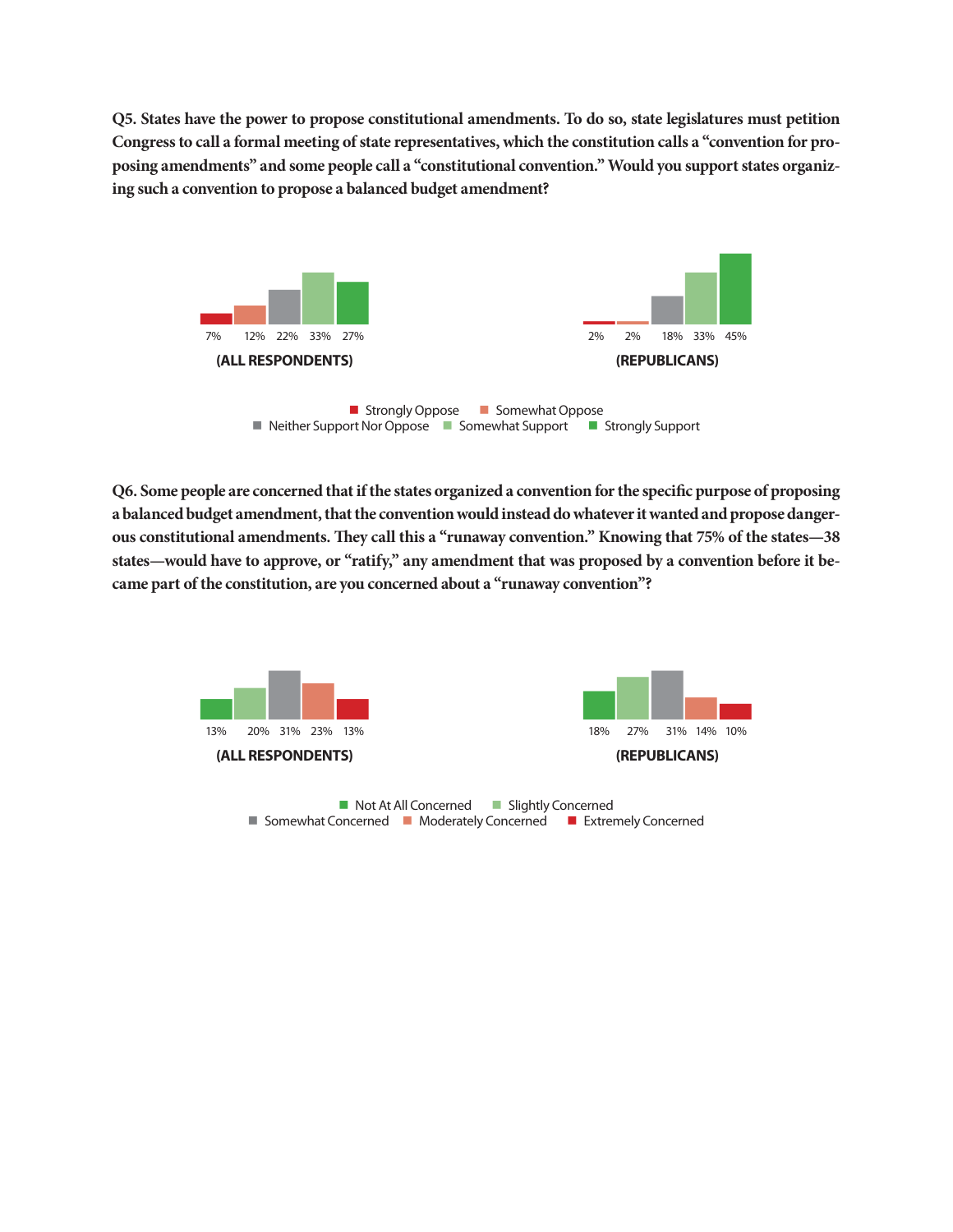**Q7. If the states organized a convention only after they agreed beforehand, in a legally binding contract, that no other amendment would be proposed other than a balanced budget amendment, would you support organizing such a convention?** 



**Q8. If the states organized a convention only after they agreed beforehand, in a legally binding contract, to propose and ratify only a specific balanced budget amendment without modifications, or the convention would automatically disband, would this give you more confidence in the process?**



**Q9. If there were no realistic prospect of a so-called "runaway convention," would you approve of a specific balanced budget amendment that would limit how much the federal government could borrow, require a majority of state legislatures to approve any increase in borrowing capacity, and encourage spending reductions before tax increases to balance the budget?**